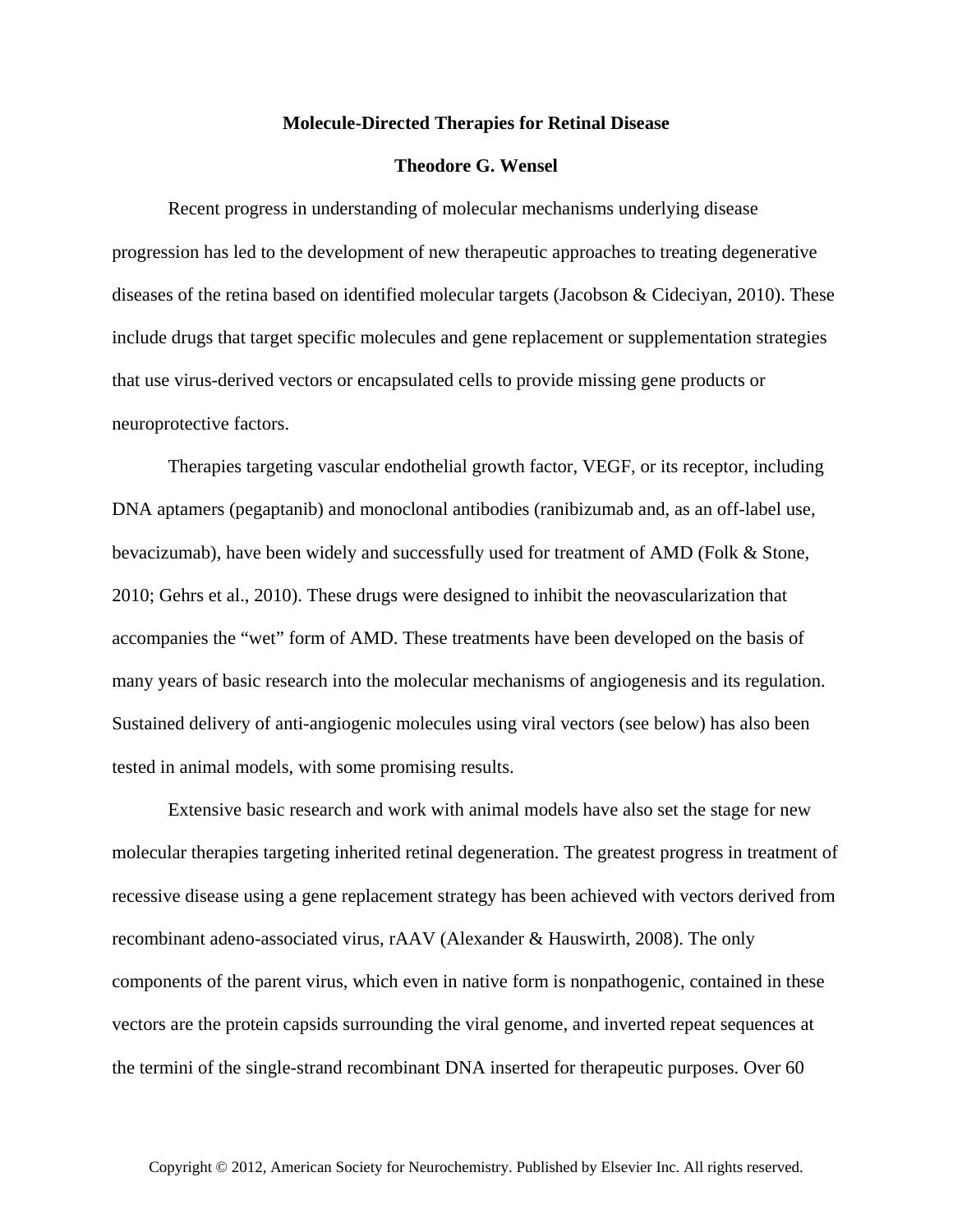clinical trials have been conducted using rAAV (Mitchell et al., 2010) in a range of tissues, but one of most successful outcomes has been achieved in the treatment of the blinding disease Leber's congenital amaurosis (LCA). A clinical trial (one of three that are ongoing) using rAAV encoding RPE65 to treat patients with LCA (Simonelli et al., 2010) has demonstrated both safety and efficacy. This work was preceded by extensive studies of rAAV gene replacement in rodent and dog models of RPE65 deficiency. Recruitment is under way for a clinical trial using rAAV to treat Leber hereditary optic neuropathy, caused by a defect in the mitochondrial gene LHON gene (Lam et al., 2010). Successful treatment of animal models of achromatopsia, a disease featuring lack of cone-mediated vision, with rAAV supplying a functional gene encoding one of the cone CNG channel subunits, sets the stage for clinical trials of this approach to treating the most common cause of achromatopsia in humans (Komaromy et al., 2010). The use of lentiviral and adenoviral vectors for retinal therapy has also been proposed and tested in some animal models. A clinical trial was conducted using adenovirus for treatment of retinoblastoma (Ildefonso et al., 2010).

Whereas gene replacement therapies require a unique viral construct for each rare disease gene, neuroprotective strategies could potentially be more widely efficacious. For example, rAAv-mediated delivery of the ER resident chaperone Grp78/BiP in a rat model of retinal degeneration produced a neuroprotective effect, apparently through reducing apoptosis driven by the unfolded protein response (Gorbatyuk et al., 2010). Another chaperone-type protein, HSP90, has been used to treat an animal model of RP (Tam et al., 2010). Yet another molecular therapy that has been tested in animals is the use of light-regulated ion channels to restore light sensitivity to retinal neurons (Lagali et al., 2008). Transplantation of cells that can replace missing retinal photoreceptors or RPE cells is yet another area of active study (Lamba et al.,